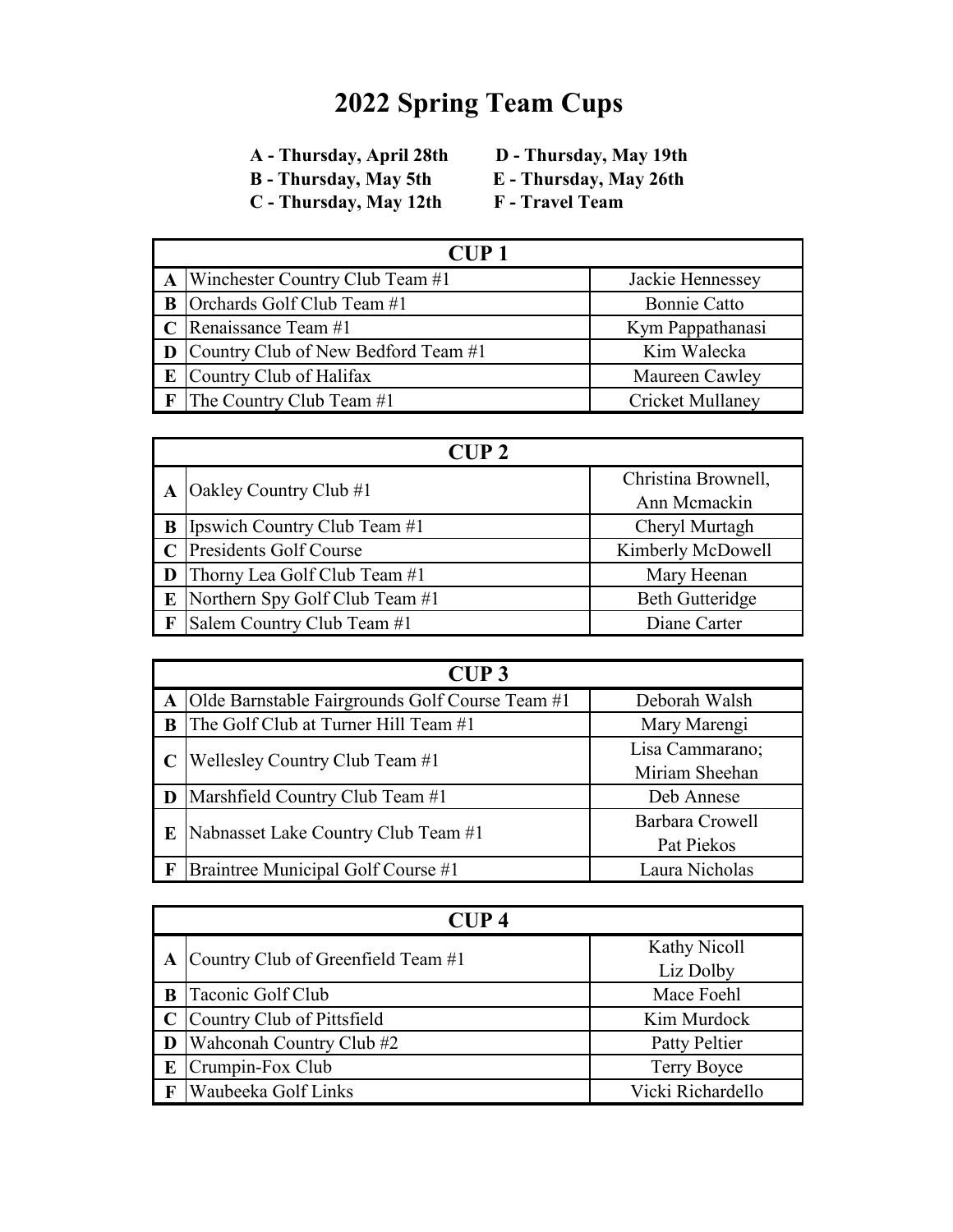- 
- **B** Thursday, May 5th **E** Thursday, May 12th **E** Travel Team **C** - Thursday, May 12th
- **A Thursday, April 28th D Thursday, May 19th**
	-

| CUP <sub>5</sub> |                                       |                         |
|------------------|---------------------------------------|-------------------------|
|                  | Sagamore Spring Golf Club             | Donna Dileso            |
|                  | William J. Devine Golf Course Team #1 | Myanna Pontoppidan;     |
| B                |                                       | Maggie Lange            |
|                  | Bass Rocks Golf Club Team #1          | Sandy Potter;           |
|                  |                                       | Susan Sudbay;           |
|                  |                                       | Virginia Townsend       |
| D                | <b>Essex County Club</b>              | Martha Smeallie         |
| E                | Ould Newbury Golf Club Team #1        | Jane McDonald           |
| $\mathbf F$      | The Country Club Team #2              | <b>Christine Battat</b> |

| CUP <sub>6</sub> |                                           |                                    |
|------------------|-------------------------------------------|------------------------------------|
|                  | $\bf{A}$ The Ridge Club (April 27th)      | Diane Ducie                        |
|                  | <b>B</b> Cranberry Valley Golf Course     | Flora Gaudet                       |
|                  | Pocasset Golf Club                        | Marsha Kirrane                     |
|                  | <b>D</b> Fall River Country Club Team #1  | Caroline Charest;<br>Julie Chapman |
| E                | Duxbury Yacht Club                        | Judy Holden                        |
| $\mathbf{F}$     | Acushnet River Valley Golf Course Team #1 | Patti Tanaka                       |

|   | CUP <sub>7</sub>              |                |  |
|---|-------------------------------|----------------|--|
|   | A Framingham Country Club     | Joan Guerrant  |  |
| B | <b>Belmont Country Club</b>   | Fran Feldman   |  |
|   | <b>Ferncroft Country Club</b> | Gail Bryson    |  |
|   | Concord Country Club Team #1  | Pam Gardner    |  |
|   | Meadow Brook Golf Club        | Deborah Masse  |  |
|   |                               | Claire Reardon |  |
|   | Needham Golf Club             | Francine Tobin |  |
|   |                               | Marcia Bernet  |  |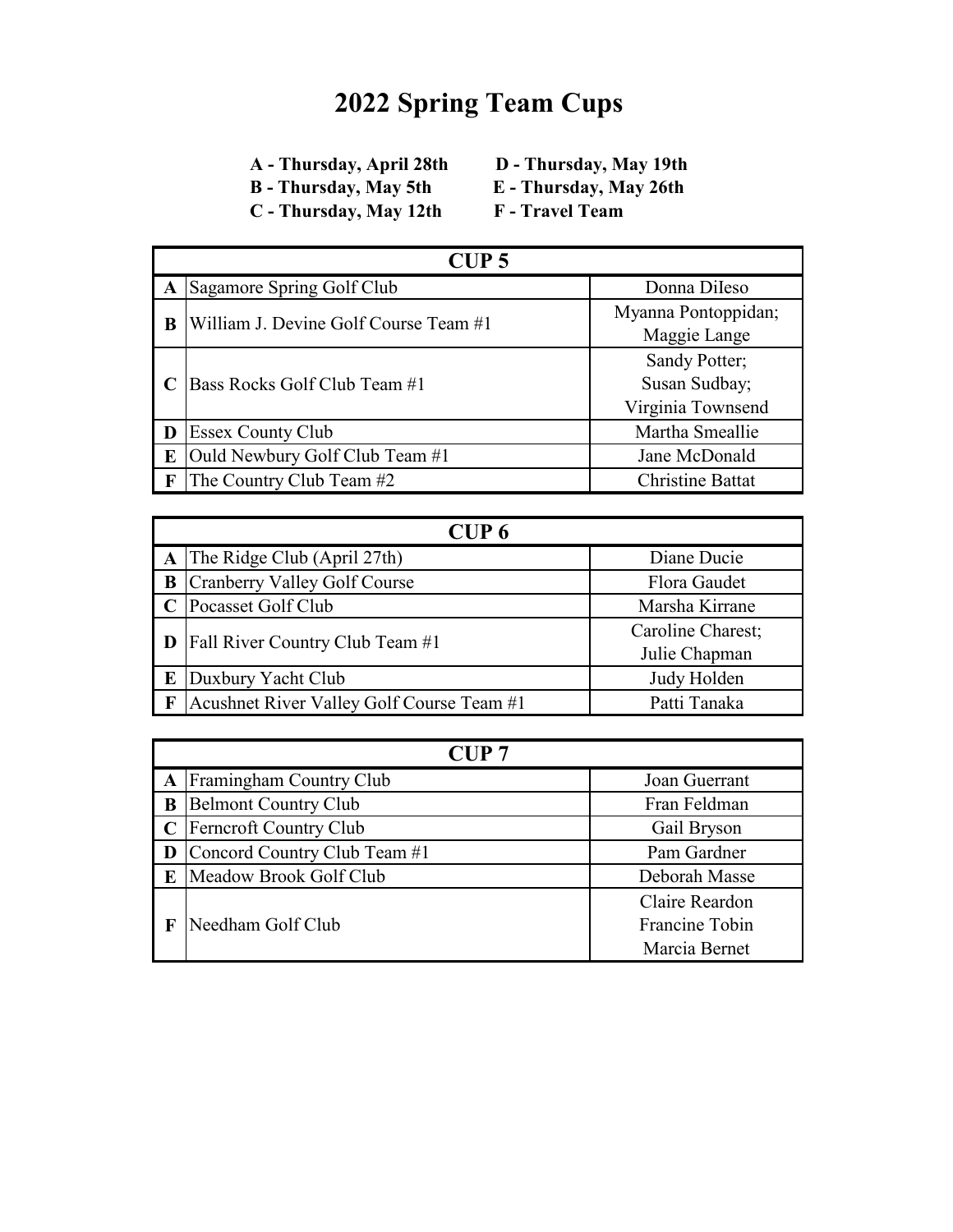- 
- **C** Thursday, May 12th
- **B** Thursday, May 5th **E** Thursday, May 26th<br> **C** Thursday, May 12th **F** Travel Team
	-

| <b>CUP8</b> |                                    |                    |
|-------------|------------------------------------|--------------------|
| A           | Walpole Country Club               | Lynne Smith;       |
|             |                                    | Janet Bean         |
| B           | Granite Links Golf Club            | Michelle Di Chiara |
|             | <b>TPC</b> of Boston               | Tina Newman        |
| D           |                                    | Susan Hernon;      |
|             | Cohasset Golf Club Team #1         | Diane Benson       |
| E           | Blue Hill Country Club             | Linda Allen        |
|             |                                    | Michele Whelan;    |
| F           | Dedham Country & Polo Club Team #1 | Lee Patterson      |

|             | CUP <sub>9</sub>                          |                                   |  |  |
|-------------|-------------------------------------------|-----------------------------------|--|--|
| A           | Acushnet River Valley Golf Course Team #2 | Patti Tanaka                      |  |  |
| B           | The Captains Golf Course                  | Sarah Robinson<br>Cindy Bingham   |  |  |
|             | Dennis Highlands Golf Course              | Beth Kidwell;<br>Velia Pola       |  |  |
| D           | Woods Hole Golf Club Team #1              | Debby Green                       |  |  |
| E           | Bay Club at Mattapoisett Team #1          | Linda Bodenmann;<br>Denyse Conrad |  |  |
| $\mathbf F$ | The Club at New Seabury Team #1           | Pam Baldassarre;<br>Pam Haller    |  |  |

|   | CUP10                                 |                    |  |
|---|---------------------------------------|--------------------|--|
|   | Marlborough Country Club              | Anne Hopper        |  |
| B | <b>Sterling National Country Club</b> | Sue Gardner        |  |
|   | Charter Oak Country Club Team #1      | Elizebeth Johnson; |  |
|   |                                       | Wanda Lukehart     |  |
|   | <b>Wedgewood Pines Country Club</b>   | Laura Burke        |  |
|   |                                       | <b>Kit Norris</b>  |  |
| E | The International                     | Deborah McLaughlin |  |
|   | Nashawtuc Country Club                | Toni Bowden        |  |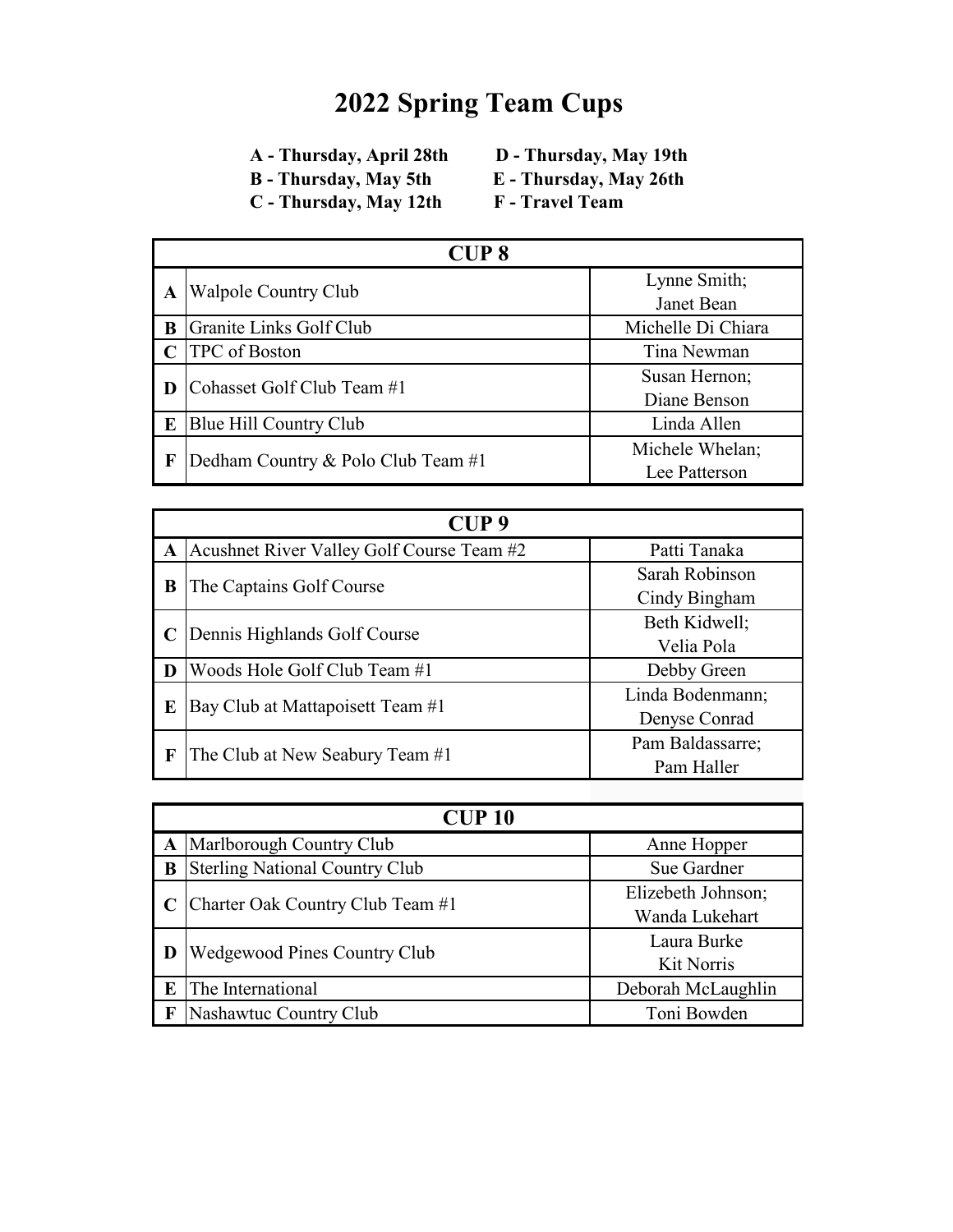- 
- **C** Thursday, May 12th
- **E** Thursday, May 26th<br>F Travel Team
- 

|   | CUP11                                |                                |  |
|---|--------------------------------------|--------------------------------|--|
| A | Beverly Golf & Tennis Club           | Pam Cote                       |  |
| B | Long Meadow Golf Club                | Sue Maslowski                  |  |
|   | Wenham Country Club                  | Gretchen Oehme;<br>Katy Wong   |  |
|   | <b>D</b> Haverhill Country Club      | Shelly Schena;<br>Jayne Beaton |  |
| E | Renaissance Team #2                  | Danielle Pingree               |  |
|   | Gannon Municipal Golf Course Team #1 | Jane Fiste                     |  |

|   | CUP12                                 |                         |  |
|---|---------------------------------------|-------------------------|--|
|   | A The Ledges Golf Club                | Sherry Webb             |  |
| B | Country Club of Wilbraham             | Bobbi Perry             |  |
|   | $\mathbf C$ Wahconah Country Club #1  | Joanne Warren           |  |
| D | Gardner Municipal Golf Course Team #2 | Mary Harris             |  |
| E | Country Club of Greenfield Team #2    | Kathy Nicoll; Liz Dolby |  |
|   | Orchards Golf Club Team #2            | Bonnie Catto;           |  |
|   |                                       | Patricia Driscoll       |  |

| CUP13 |                                            |                        |
|-------|--------------------------------------------|------------------------|
|       | A Juniper Hill Golf Course                 | Elayne Hatch-Finney    |
|       | <b>B</b> Concord Country Club Team #2      | Lisa Robb              |
|       | $\mathbb C$ Northern Spy Golf Club Team #2 | Sue Tremallo           |
|       | <b>D</b> Highfields Golf $\&$ Country Club | <b>Stacie Chandler</b> |
|       | Hopkinton Country Club                     | Alyssa Little;         |
| E     |                                            | <b>Wendy Barry</b>     |
|       | Nabnasset Lake Country Club Team #2        | Pat Piekos             |

| CUP14 |                               |                    |
|-------|-------------------------------|--------------------|
|       | A Tedesco Country Club        | Jennifer Brennan   |
| B     | Bellevue Golf Club            | Lynda Brandi;      |
|       |                               | Patty Corrigan     |
|       | Andover Country Club          | Martha Mahoney     |
| D     | <b>Kernwood Country Club</b>  | Debi Nicolas       |
| E     | Myopia Hunt Club              | Deirdre Clark      |
| F     | <b>Fresh Pond Golf Course</b> | <b>Judy Norton</b> |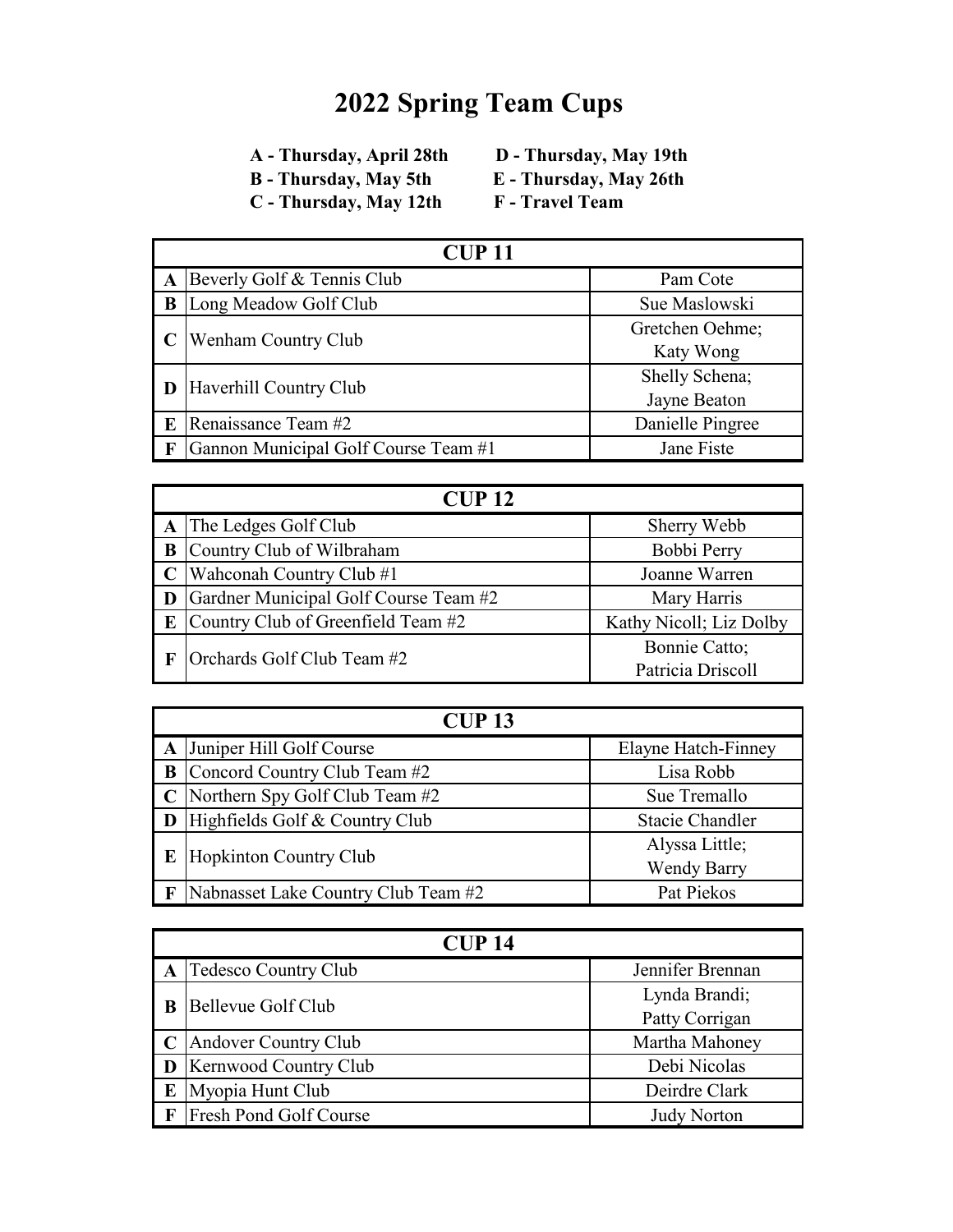- 
- **C** Thursday, May 12th
- **E** Thursday, May 26th<br>F Travel Team
- 

| $CUP$ 15 |                                 |                           |
|----------|---------------------------------|---------------------------|
|          | A Hatherly Country Club         | Manya Albertson           |
| B        | South Shore Country Club        | Glenna Goodnow            |
|          | <b>Wollaston Golf Club</b>      | <b>Margaret Butteriss</b> |
|          | Segregansett Country Club       | <b>Karen Marcos</b>       |
| E        | Foxborough Country Club Team #1 | Sue Sheridan              |
|          | <b>Woodland Golf Club</b>       | Anne Nowill               |

|              | <b>CUP 16</b>                                |                   |  |
|--------------|----------------------------------------------|-------------------|--|
|              | $\mathbf{A}$ Marshfield Country Club Team #2 | Ann Kasimatis     |  |
| B            | Charles River Country Club                   | Mary Beth Crowley |  |
|              | William J. Devine Golf Course Team #2        | Gail Schoenbrunn  |  |
|              | <b>Foxborough Country Club Team #2</b>       | Gail Cunnane      |  |
| $\mathbf{E}$ | <b>Brae Burn Country Club</b>                | Marian Dunshee    |  |
| $\mathbf{F}$ |                                              |                   |  |

|             | $CIIP$ 17                                       |                      |  |
|-------------|-------------------------------------------------|----------------------|--|
| A           | The Club at New Seabury Team #2                 | Pam Baldassarre;     |  |
|             |                                                 | Pam Haller           |  |
| $\mathbf B$ | Woods Hole Golf Club Team #2                    | Linda Pitt           |  |
|             | Country Club of New Bedford Team #2             | Kim Walecka;         |  |
|             |                                                 | Bethany Mello        |  |
|             | The Brookside Club                              | <b>Bethany Kauff</b> |  |
| $\bf E$     | The Kittansett Club                             | Jennifer Stone       |  |
|             | Olde Barnstable Fairgrounds Golf Course Team #2 | Liz Mcnamara         |  |

|   | <b>CUP 18</b>                               |                          |  |
|---|---------------------------------------------|--------------------------|--|
|   | A Mount Pleasant Golf Club                  | Celeste Tremblay         |  |
| B | Bass Rocks Golf Club Team #2                | Jacqueline Ganim-Defalco |  |
|   | $\mathbf C$ Winchester Country Club Team #2 | Kirsten May              |  |
|   | <b>Weston Golf Club Team #1</b>             | Julie Stanton            |  |
| E | Salem Country Club Team #2                  | Sharon MacKenzie         |  |
|   | Indian Ridge Country Club                   | Nicola Ericson           |  |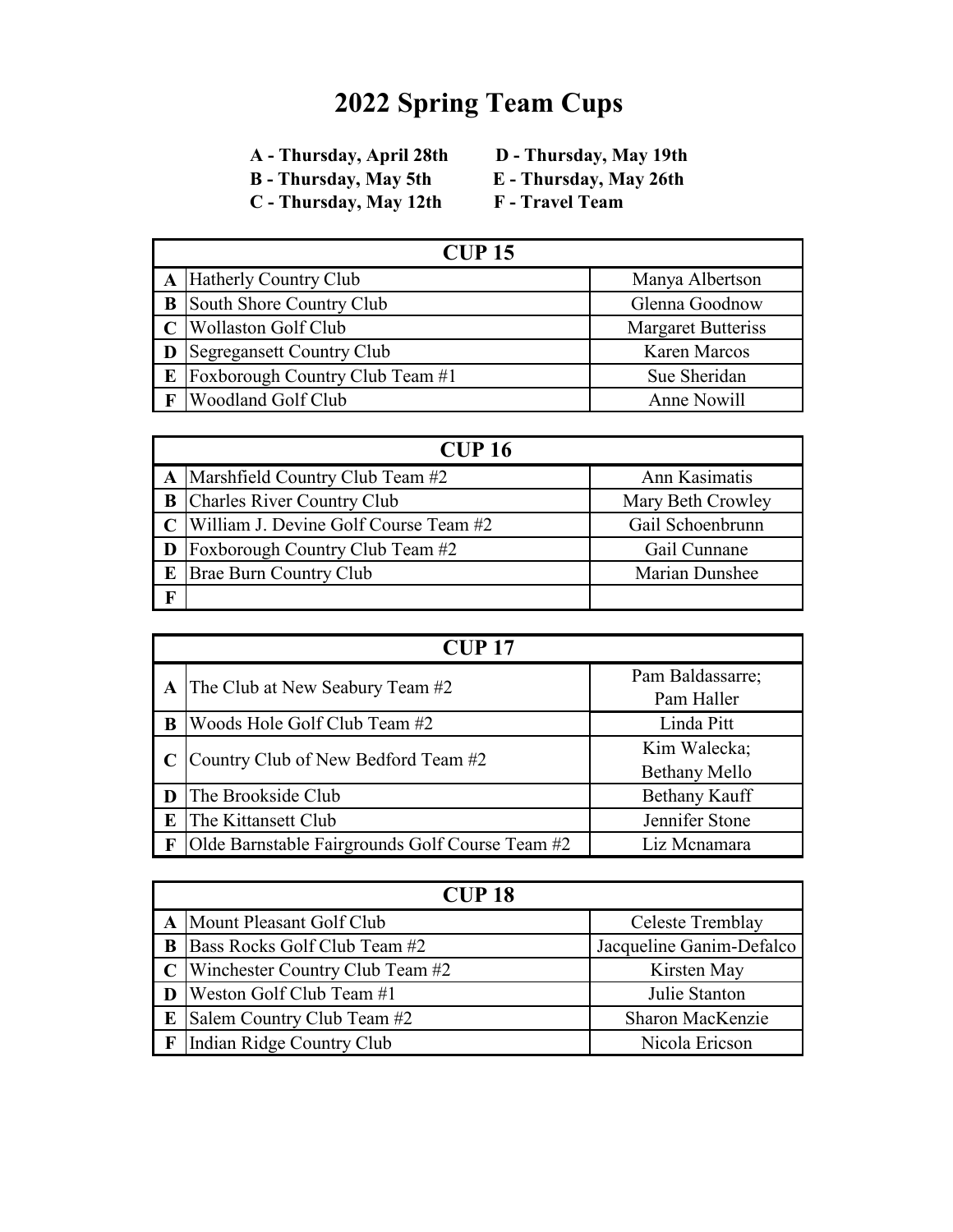- 
- **C** Thursday, May 12th
- **E** Thursday, May 26th<br>F Travel Team
- 

| <b>CUP 19</b> |                                    |                 |
|---------------|------------------------------------|-----------------|
| $\mathbf{A}$  | Wellesley Country Club Team #2     | Miriam Sheehan  |
| B             | Dedham Country & Polo Club Team #2 | Lindy Recht;    |
|               |                                    | Lee Patterson   |
|               | Norfolk Golf Club                  | Jan Mccloskey   |
|               | Cohasset Golf Club Team #2         | Lisa Borger;    |
|               |                                    | Lisa Borger     |
| $\mathbf{E}$  | Weston Golf Club Team #2           | Mary Winters    |
|               | Foxborough Country Club Team #3    | Diane Micheroni |

| CUP20 |                                       |                      |
|-------|---------------------------------------|----------------------|
|       | Oak Hill Country Club                 | <b>Susan Crotty</b>  |
|       | <b>Worcester Country Club</b>         | Lyn Bartholomew;     |
| B     |                                       | Sharon Reilly        |
|       | Nabnasset Lake Country Club Team #3   | Pat Piekos           |
|       |                                       | <b>Sharon Reilly</b> |
|       | The Haven Country Club                | Lisa Honig           |
| E     | Gardner Municipal Golf Course Team #1 | Judy Walker          |
|       | Charter Oak Country Club Team #2      | Maureen Tillett      |

| CUP21        |                                    |                                         |
|--------------|------------------------------------|-----------------------------------------|
| $\mathbf A$  | Sharon Country Club                | Maria Levin                             |
| B            | Braintree Municipal Golf Course #2 | Clare O'Callagan                        |
|              | Bay Club at Mattapoisett Team #2   | Mary Lou Schuler;<br><b>Susan Horne</b> |
|              | Thorny Lea Golf Club Team #2       | Mary Heenan;<br>Anne Tarallo            |
| $\bf E$      | Fall River Country Club Team #2    | Susan Brunelle                          |
| $\mathbf{F}$ | Allendale Country Club             | Debbie Saba                             |